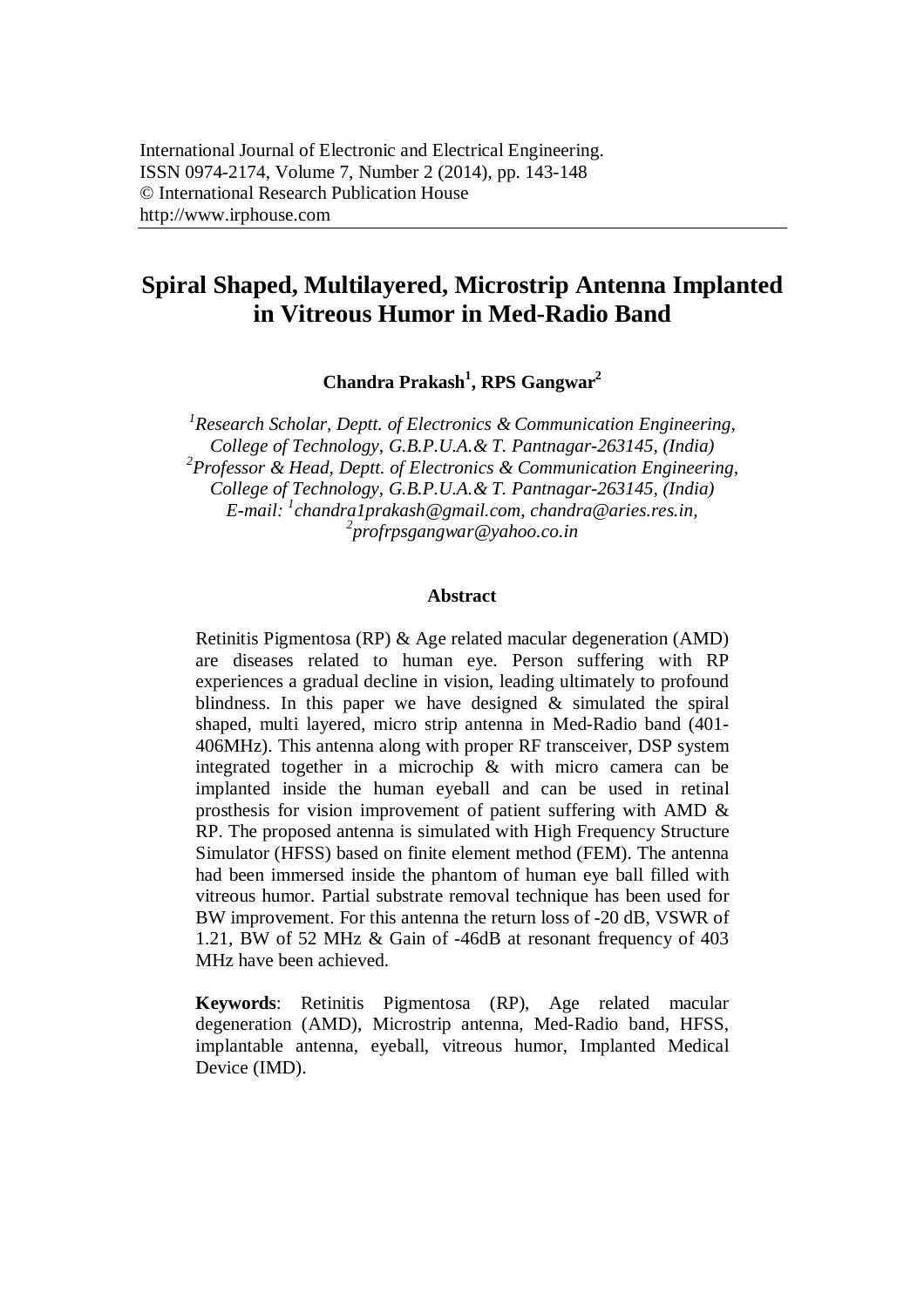## **1. Introduction**

The AMD & RP are diseases that can cause the partial blindness. AMD is a leading cause of blindness in the elderly. In the wet or neovascular form of macular degeneration there is a leaking neovascular membrane in the choroid that damages the macula and affects vision [1, 2]. The projected number of people with age-related macular degeneration in the year 2020 is 196 million, increasing to 288 million in the year 2040 [3]. The proposed antenna along with proper RF transceiver, DSP system integrated together in a microchip & with micro camera can be used in retinal prosthesis for vision improvement. To reduce the size of proposed antenna the substrate of very high relative permittivity had been selected and current path is kept as long as possible. As the space for IMD inside the eye ball is limited, the implanted antenna should have size as small as possible. The eye ball model consists of semisolid fluid known as vitreous humor[4, 5].

#### **2. Material & Method**

For the proposed antenna, the basic idea was derived from [5, 6, 7]. In [5] the patches have rectangular shapes and antenna was immersed in vitreous humor. In [6], the rectangular 3 layers slotted patch structure has designed. In [7] the antenna was designed for implanting in human head with tissue of better permittivity & conductivity for signal transmission in comparison to the proposed design. The proposed antenna has three layers with circular ground plane as a first layer having radius of 5.5 mm. The second layer with radius of 5.5 mm, uses 0.2 mm thick ferrite substrate  $(\epsilon - 12)$  & third layer having radius of 5.5 mm is being stacked on 1.2 mm thick air substrate  $(\epsilon_{r}=1)$  with the first & second layer. Both second & third layer patches are of spiral shape as shown in figure1. The shorting pin is connected between first & second layer.

The partial substrate removal techniques have been used for improving the BW [8] as illustrated in figure2. The side view of antenna is shown in figure3. The antenna is encapsulated with the Poly Di-Methyl Siloxane ( $\varepsilon_r = 2.72$ ,  $\sigma = 0$  s/m, thickness=0.2mm) layer for bio compatibility with vitreous humor ( $\varepsilon=69$ ,  $\sigma=1.53$  s/m and diameter=25 mm). The application of PDMS layer improves the return loss [5]. Refer with Fig. 4, in which the proposed antenna is immersed inside the phantom of human eyeball model filled with vitreous humor.

#### **3. Results & Discussion**

The antenna had been placed at the center of human eyeball model. Fig. 5 shows the return Loss(-20.32 dB) result obtained after simulation using FEM based HFSS electromagnetic solver. Fig. 6 shows the VSWR plot, while Fig. 7 shows the 3D polar radiation pattern of the proposed antenna. It is evident from Fig. 7 that the radiation pattern is Omni directional in shape, which is due to the smaller size of antenna. The gain of antenna obtained to be -46.019 dB which is very small, because of very high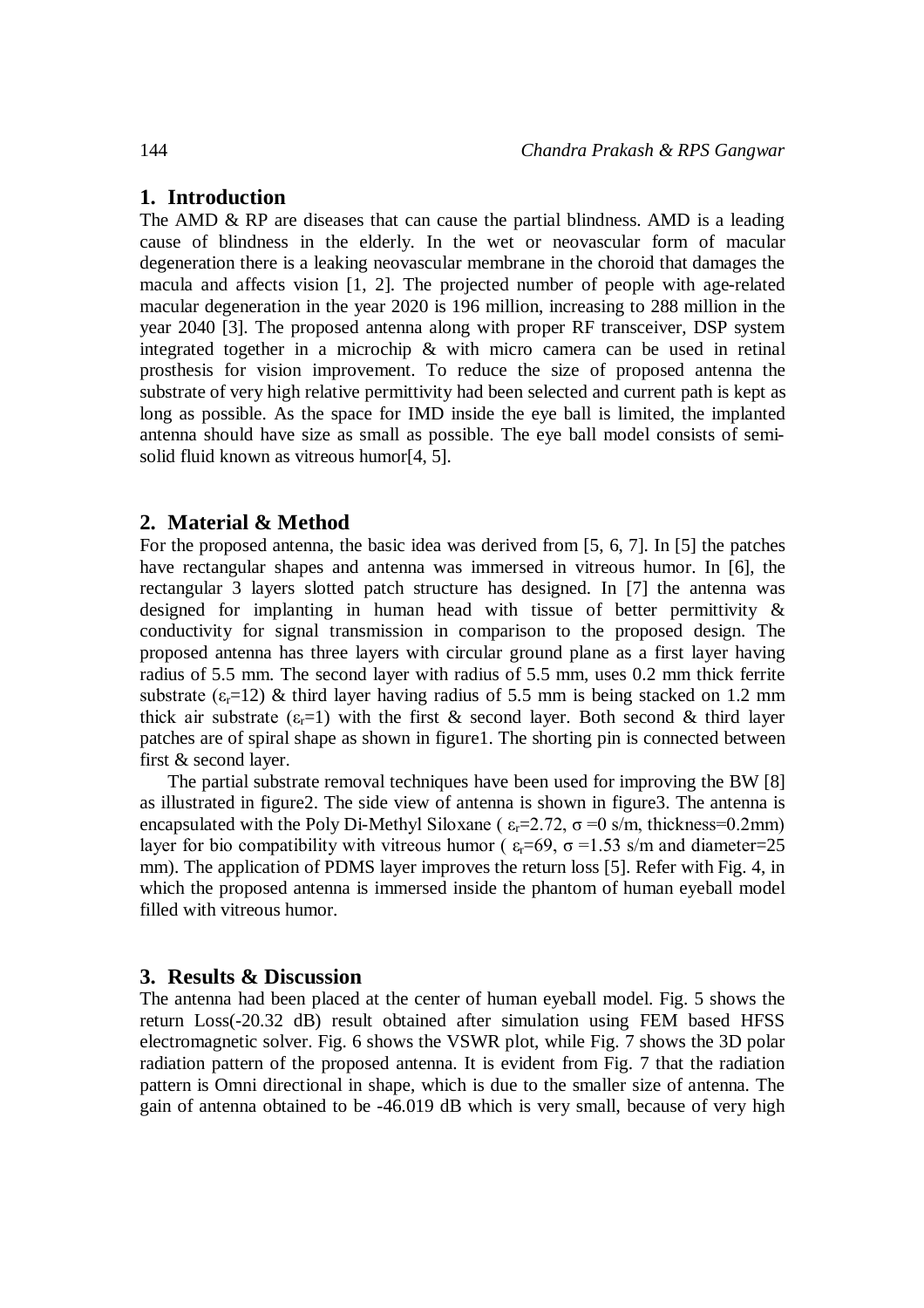### Spiral Shaped, Multilayered, Microstrip Antenna Implanted in Vitreous Humor 145

permittivity ( $\varepsilon_r$ =69,  $\sigma$  =1.53 s/m) of vitreous humor inside the human eyeball model. The propagation constant depends upon permittivity  $(\epsilon)$  as [5]

$$
\alpha = \omega \sqrt{\mu \epsilon / 2} [\sqrt{(1 + \sigma/\omega \epsilon)} - 1] }
$$

As permittivity of the propagation medium is very high, the losses will also be more & gain will be smaller.





**Fig. 4**: Antenna is placed at the centre of human eyeball model filled with vitreous humor.



**Fig. 5:** Return loss of the proposed Antenna placed at the center of human Eye ball model.



**Fig. 6:** VSWR plot showing VSWR less than 1.9 in 52MHz BW.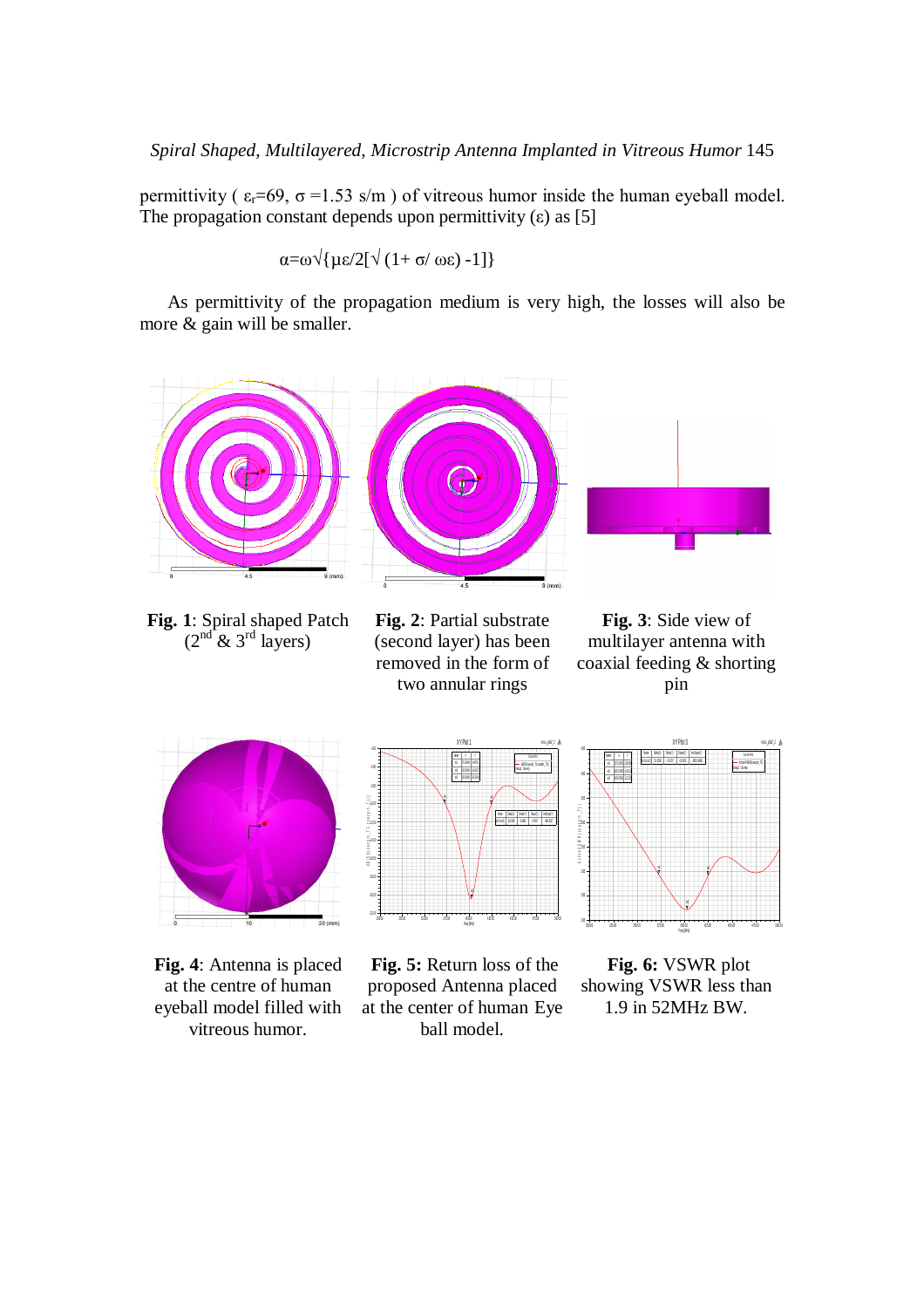

**Fig. 7**: 3D Polar plot of the proposed antenna.

Table-I shows the comparison among different antennae previously reported by several authors. In [5], the antenna was immersed in vitreous humor, the antenna has a volume of  $633.36$  mm<sup>3</sup>. [6] was designed for skin simulated fluid with reduced volume. In [7], the size of antenna is greatly reduced and, it was implanted inside the 15 tissue anatomical head model. In [9] antenna was tested inside muscle, heart, eye tissue & skin tissue. The over all size of proposed antenna is greatley reduced in comparison to [5], which has the same transmission medium(vitreous humor) as that of proposed antenna.

| <b>Ref</b>        | <b>Type of Design</b>                                    | $ε_r$ , σ(s/m)             | Volume            | Gain                     | Propagati    |
|-------------------|----------------------------------------------------------|----------------------------|-------------------|--------------------------|--------------|
| No.               |                                                          |                            | $(mm^3)$          | (dB)                     | on           |
|                   |                                                          |                            |                   |                          | medium       |
| $\lceil 5 \rceil$ | Rectangular<br>$\overline{A}$<br>spiral,                 | 69, 1.53                   | 13x12x4           |                          | Vitreous     |
|                   | layers in MICS band                                      |                            | .06               | 40.35                    | humor        |
|                   |                                                          |                            | $=633.36$         |                          |              |
| [6]               | $\overline{3}$<br>Rectangular spiral,                    | 46.7, 0.69                 | $10^2$ x1.9       |                          | Skin         |
|                   | layers in MICS band                                      |                            | $=190$            | 26.00                    | simulated    |
|                   |                                                          |                            |                   |                          | fluid        |
| [7]               | Circular Meandered & 15 tissue anatomical $\pi x^2 x.65$ |                            |                   | $-42.4$                  | Human        |
|                   | Spiral, 3 layers                                         | head                       | $= 32.7$          |                          | Head         |
| [9]               | Circular, 3 layers                                       | 58.5, 66, 57.7, 46.7, 45.2 | $\pi x 7.5^2 x 1$ | $-44$                    | Muscle,      |
|                   |                                                          | &0.84,0.97,1,0.69,0.6      | $.9 = 335.7$      |                          | heart, eye   |
|                   |                                                          |                            | 5                 |                          | tissue, skin |
| Prop              | Circular, spiral, 3 layers                               | 69, 1.53                   | $\pi x 5.7^2 x 1$ | $\overline{\phantom{0}}$ | Vitreous     |
| osed              | in Med-Radio band                                        |                            | $.6=$             | 46.01                    | humor        |
| ante              |                                                          |                            | 163.31            |                          |              |
| nna               |                                                          |                            |                   |                          |              |

**Table I**: Comparison of different antennae: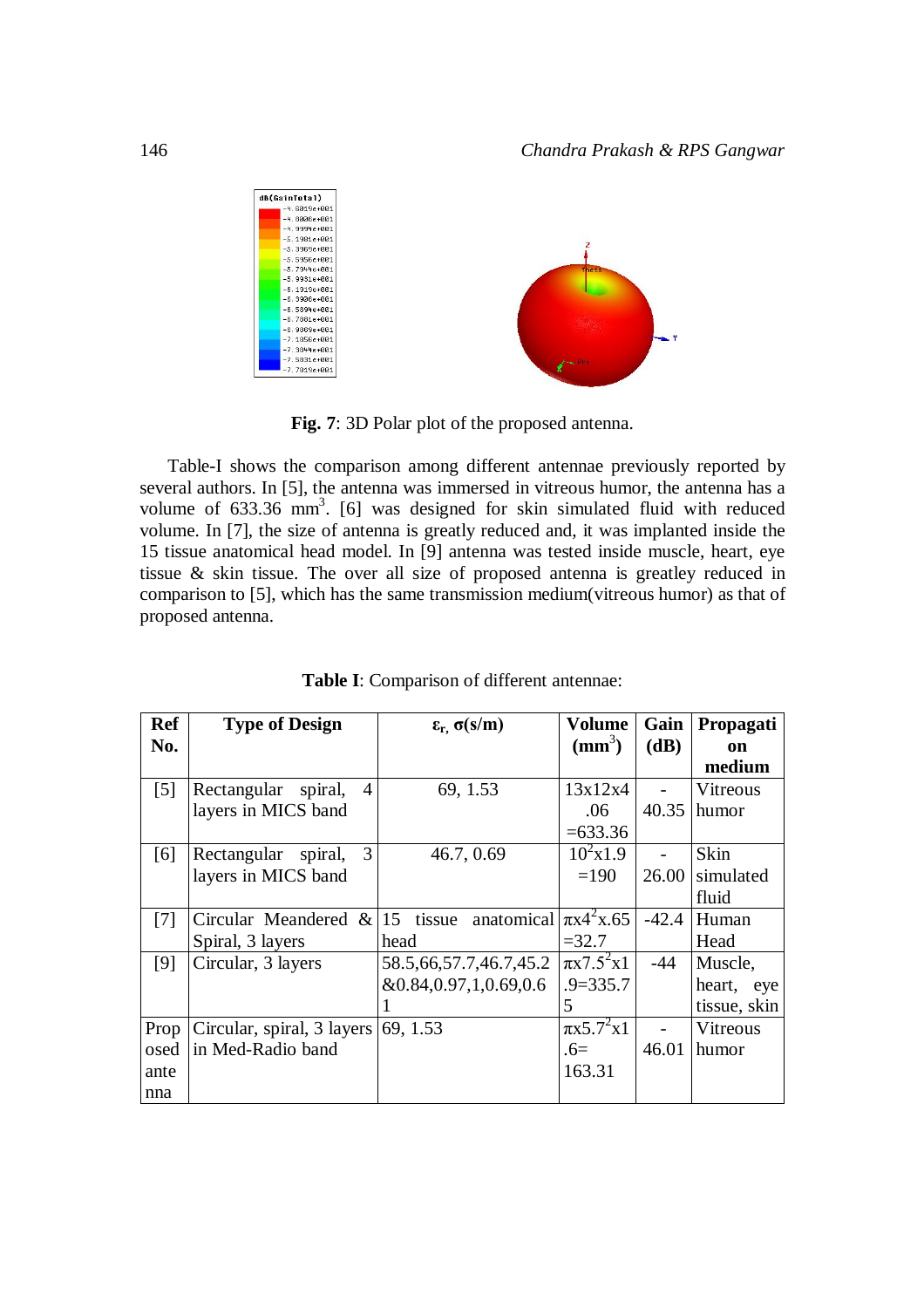# **4. Conclusion**

Although the human eye model used in this paper is not identical to the actual eye model, but the authors had tried to use the approximate model of human eye filled with vitreous humor for simulating the implantable antenna in Med-Radio band. Because of very high permittivity of the vitreous humor, *there is signal loss due to high propagation constant that are responsible to very low gain of the proposed antenna*. There is still a scope to improve the gain of antenna.

## **5. Acknowledgement**

Authors would like to acknowledge "Aryabhatta Research Institute of Observational Sciences (*ARIES*) (an autonomous institute under DST, Govt, of India), Manora Peak Nainital"- India that provided the opportunity to the first author (who is employed at the post of Electronics Engineer in ARIES) for sponsoring full time Ph.D. from GBPUAT Pantnagar- India.

## **References**

- [1] Michael Gowan, Susan Poulos, Jill Wagner, "Vision 2014" VOLUME 30, NUMBER 1, Duke eye center 2014.
- [2] Paul Mitchell **"**Eyes on the future A clear outlook on Age-related Macular Degeneration" Deloitte, Macular Degeneration Foundation, 2011.
- [3] Wan Ling Wong, Xinyi Su, Xiang Li, Chui Ming G Cheung, Ronald Klein, Ching-Yu Cheng, Tien Yin Wong, "Global prevalence of age-related macular degeneration and disease burden projection for 2020 and 2040: a systematic review and meta-analysis", www.thelancet.com/lancetgh Vol 2 February 2014.
- [4] Jing Wu, M. A. Nasseri, M. Eder, M. Azqueta Gavaldon, C. P. Lohmann and Alois Knoll, "The 3D Eyeball FEA Model with Needle Rotation" 3rd International Conference on Biomedical Engineering and Technology" © 2013 Published by Elsevier B.V.
- [5] H. Permana, Q. Fang, and W. S. T. Rowe "HERMETIC IMPLANTABLE ANTENNA INSIDE VITREOUS HUMOR SIMULATING FLUID" Progress In Electromagnetics Research, Vol. 133, 571-590, 2013.
- [6] Wen-Chung Liu, Feng-Ming Yeh and Mohammad Ghavami "MINIATURIZED IMPLANTABLE BROADBAND ANTENNA FOR BIOTELEMETRY COMMUNICATION" MICROWAVE AND OPTICAL TECHNOLOGY LETTERS / Vol. 50, No. 9, September 2008.
- [7] Kiourti and K. S. Nikita, "Meandered Versus Spiral Novel Miniature PIFAs Implanted in the Human Head: Tuning and Performance," Proceedings of the 2nd ICST International Conference on Wireless Mobile Communication and Healthcare (MobiHealth 2012), Kos Island, Greece, October 2011.